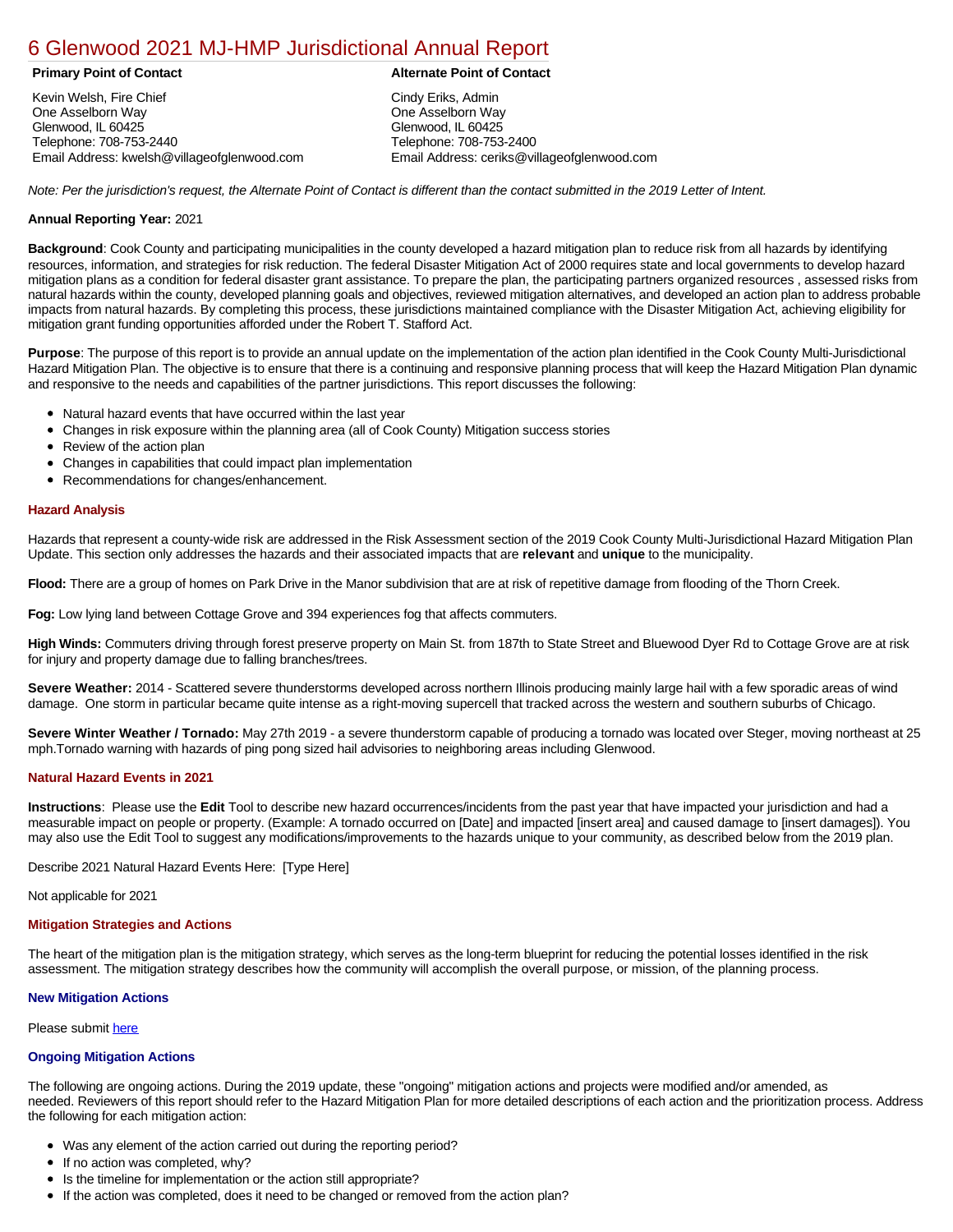| TABLE: HAZARD MITIGATION ACTION PLAN MATRIX                                                                                                                                                                                                                                                                                                                                         |                                                |                                                                 |                                                                            |                                                                                                                                    |                         |                          |                                                                                                                                                             |                                                                                                                                                           |
|-------------------------------------------------------------------------------------------------------------------------------------------------------------------------------------------------------------------------------------------------------------------------------------------------------------------------------------------------------------------------------------|------------------------------------------------|-----------------------------------------------------------------|----------------------------------------------------------------------------|------------------------------------------------------------------------------------------------------------------------------------|-------------------------|--------------------------|-------------------------------------------------------------------------------------------------------------------------------------------------------------|-----------------------------------------------------------------------------------------------------------------------------------------------------------|
| <b>Completion status legend:</b><br>$O =$ Action Ongoing toward Completion<br>$N = New$<br>$R =$ Want Removed from Annex<br>$C = Project Completed$<br>$X = No$ Action Taken                                                                                                                                                                                                        |                                                |                                                                 |                                                                            |                                                                                                                                    |                         |                          |                                                                                                                                                             |                                                                                                                                                           |
| 2021 Status                                                                                                                                                                                                                                                                                                                                                                         | 2020 Status                                    | 2019 Status                                                     | Hazards<br>Mitigated                                                       | <b>Objectives</b><br>Met                                                                                                           | Lead<br><b>Agencies</b> | <b>Estimated</b><br>Cost | Sources of<br><b>Funding</b>                                                                                                                                | <b>Timeline/Projected</b><br><b>Completion Date</b><br>(a)                                                                                                |
|                                                                                                                                                                                                                                                                                                                                                                                     |                                                |                                                                 |                                                                            |                                                                                                                                    |                         |                          | Action G4.1—Increase drainage/absorption capabilities on the west sides of the Village by constructing detention and retention basins.                      |                                                                                                                                                           |
| <b>Status Description:</b>                                                                                                                                                                                                                                                                                                                                                          |                                                |                                                                 |                                                                            |                                                                                                                                    |                         |                          |                                                                                                                                                             |                                                                                                                                                           |
|                                                                                                                                                                                                                                                                                                                                                                                     | $\blacksquare$                                 | Completed                                                       | Flood, Severe<br>Weather                                                   | 1, 2, 3, 9, 12,<br>13                                                                                                              | Village                 | High                     | General<br>revenue, Grant                                                                                                                                   | Completed                                                                                                                                                 |
|                                                                                                                                                                                                                                                                                                                                                                                     | eliminate infiltration and stop sewer backups. |                                                                 |                                                                            |                                                                                                                                    |                         |                          | Action G4.2-The televising and repairing of all sanitary sewer lines and the rehabilitation / sealing of all sanitary structures through-out the Village to |                                                                                                                                                           |
| <b>Status Description:</b>                                                                                                                                                                                                                                                                                                                                                          |                                                |                                                                 |                                                                            |                                                                                                                                    |                         |                          |                                                                                                                                                             |                                                                                                                                                           |
| O                                                                                                                                                                                                                                                                                                                                                                                   |                                                | Ongoing                                                         | Flood, Severe<br>Weather                                                   | 1, 2, 9                                                                                                                            | Village                 | High                     | General<br>revenue, Grant                                                                                                                                   | Ongoing                                                                                                                                                   |
|                                                                                                                                                                                                                                                                                                                                                                                     |                                                |                                                                 |                                                                            | Action G4.3-Develop a community warming/cooling center that can also serve as a safe-room for Tornado events.                      |                         |                          |                                                                                                                                                             |                                                                                                                                                           |
| <b>Status Description:</b>                                                                                                                                                                                                                                                                                                                                                          |                                                |                                                                 |                                                                            |                                                                                                                                    |                         |                          |                                                                                                                                                             |                                                                                                                                                           |
| C                                                                                                                                                                                                                                                                                                                                                                                   |                                                | Ongoing                                                         | Severe<br>Weather.<br>Severe Winter<br>Weather,<br>Tornado                 | 5, 8                                                                                                                               | Village                 | Medium                   | General<br>Revenue, FEMA<br>Grants                                                                                                                          | Short-term                                                                                                                                                |
|                                                                                                                                                                                                                                                                                                                                                                                     |                                                | <b>Action G4.4</b> —Participate in the Community Rating System. |                                                                            |                                                                                                                                    |                         |                          |                                                                                                                                                             |                                                                                                                                                           |
| <b>Status Description:</b>                                                                                                                                                                                                                                                                                                                                                          |                                                |                                                                 |                                                                            |                                                                                                                                    |                         |                          |                                                                                                                                                             |                                                                                                                                                           |
| O                                                                                                                                                                                                                                                                                                                                                                                   |                                                | Ongoing                                                         | Flood                                                                      | 3, 4, 5, 6, 7, 9,<br>10, 11, 13                                                                                                    | Village                 | Low                      | General<br>Revenue                                                                                                                                          | Short-term                                                                                                                                                |
|                                                                                                                                                                                                                                                                                                                                                                                     |                                                |                                                                 |                                                                            | Action G4.5—Developing and maintaining a GIS database to track community vulnerability and exposure in known hazard areas.         |                         |                          |                                                                                                                                                             |                                                                                                                                                           |
| <b>Status Description:</b>                                                                                                                                                                                                                                                                                                                                                          |                                                |                                                                 |                                                                            |                                                                                                                                    |                         |                          |                                                                                                                                                             |                                                                                                                                                           |
| O                                                                                                                                                                                                                                                                                                                                                                                   |                                                | Ongoing                                                         | Multi-hazard                                                               | 1, 2, 5, 6                                                                                                                         | Village                 | High                     | General<br>Revenue                                                                                                                                          | Short-term                                                                                                                                                |
|                                                                                                                                                                                                                                                                                                                                                                                     |                                                |                                                                 | Action G4.6—Develop and implement a multi-hazard public awareness program. |                                                                                                                                    |                         |                          |                                                                                                                                                             |                                                                                                                                                           |
| <b>Status Description:</b>                                                                                                                                                                                                                                                                                                                                                          |                                                |                                                                 |                                                                            |                                                                                                                                    |                         |                          | Grant, General                                                                                                                                              |                                                                                                                                                           |
| O                                                                                                                                                                                                                                                                                                                                                                                   |                                                | Ongoing                                                         | Multi-hazard                                                               | 6, 8                                                                                                                               | Village                 | Low                      | Revenue                                                                                                                                                     | Short-term                                                                                                                                                |
|                                                                                                                                                                                                                                                                                                                                                                                     |                                                |                                                                 |                                                                            | Action G4.7—Develop plan to protect infrastructure and critical facilities from natural hazards.                                   |                         |                          |                                                                                                                                                             |                                                                                                                                                           |
|                                                                                                                                                                                                                                                                                                                                                                                     |                                                |                                                                 | Status Description: New electrical distribution ringing around plaza       |                                                                                                                                    |                         |                          |                                                                                                                                                             |                                                                                                                                                           |
| $\mathbf C$                                                                                                                                                                                                                                                                                                                                                                         |                                                | Ongoing                                                         | Multi-hazard                                                               | 1, 2, 5                                                                                                                            | Village                 | Low                      | Grant                                                                                                                                                       | Short-term                                                                                                                                                |
|                                                                                                                                                                                                                                                                                                                                                                                     |                                                |                                                                 |                                                                            | Action G4.8—Complete a stormwater drainage study for known problem areas in the community.                                         |                         |                          |                                                                                                                                                             |                                                                                                                                                           |
|                                                                                                                                                                                                                                                                                                                                                                                     |                                                | <b>Status Description: Robinson Engineering completed study</b> |                                                                            |                                                                                                                                    |                         |                          |                                                                                                                                                             |                                                                                                                                                           |
| C                                                                                                                                                                                                                                                                                                                                                                                   |                                                | Ongoing                                                         | Flood, Severe<br>Weather                                                   | 3, 13                                                                                                                              | Village                 | Medium                   | Grant                                                                                                                                                       | Short-term                                                                                                                                                |
|                                                                                                                                                                                                                                                                                                                                                                                     |                                                | priority to properties with exposure to repetitive losses.      |                                                                            |                                                                                                                                    |                         |                          |                                                                                                                                                             | Action G4.9—Where appropriate, support retrofitting, purchase, or relocation of structures in hazard-prone areas to prevent future structure damage. Give |
| <b>Status Description:</b>                                                                                                                                                                                                                                                                                                                                                          |                                                |                                                                 |                                                                            |                                                                                                                                    |                         |                          |                                                                                                                                                             |                                                                                                                                                           |
|                                                                                                                                                                                                                                                                                                                                                                                     |                                                | Completed                                                       | All                                                                        | 7, 13                                                                                                                              | Village                 | High                     | <b>FEMA Hazard</b><br>Mitigation<br>Grants                                                                                                                  | Completed                                                                                                                                                 |
| Action G4.10-Maintain good standing under the National Flood Insurance Program by implementing programs that meet or exceed the minimum NFIP<br>requirements. Such programs include enforcing an adopted flood damage prevention ordinance, participating in floodplain mapping updates, and providing<br>public assistance and information on floodplain requirements and impacts. |                                                |                                                                 |                                                                            |                                                                                                                                    |                         |                          |                                                                                                                                                             |                                                                                                                                                           |
| <b>Status Description:</b>                                                                                                                                                                                                                                                                                                                                                          |                                                |                                                                 |                                                                            |                                                                                                                                    |                         |                          |                                                                                                                                                             |                                                                                                                                                           |
| O                                                                                                                                                                                                                                                                                                                                                                                   |                                                | Ongoing                                                         | Flooding                                                                   | 4, 6, 9                                                                                                                            | Village                 | Low                      | <b>General Fund</b>                                                                                                                                         | Short-term and<br>ongoing                                                                                                                                 |
|                                                                                                                                                                                                                                                                                                                                                                                     |                                                |                                                                 |                                                                            | Action G4.11—Integrate the hazard mitigation plan into other plans, programs, or resources that dictate land use or redevelopment. |                         |                          |                                                                                                                                                             |                                                                                                                                                           |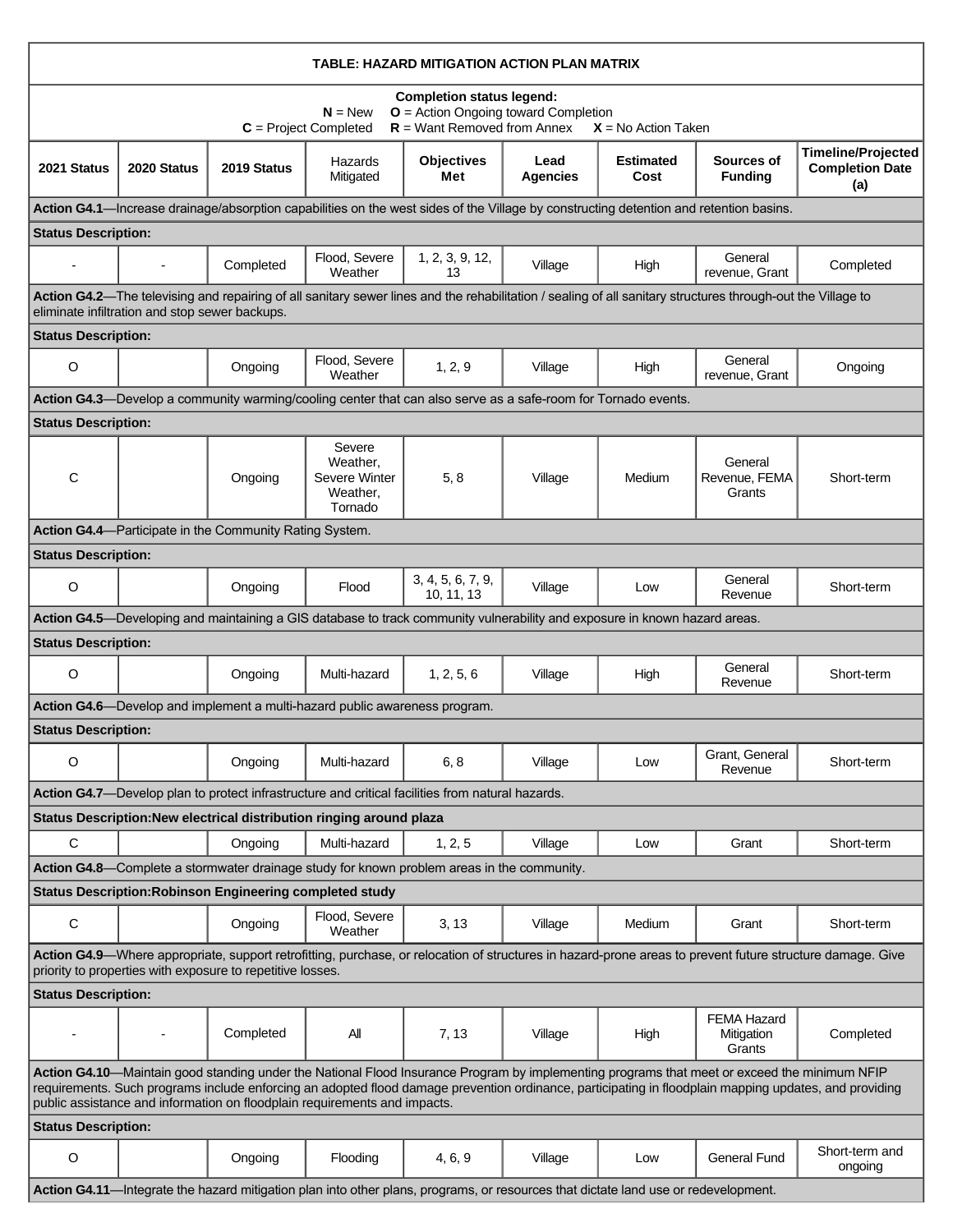|                                                                                                                                                                                          |                                                                                            | Status Description: Zoning Board is updating zoning code |                                                                                          |                                                                                             |                        |                      |                                                                                                                                                      |                                                                                                                                        |
|------------------------------------------------------------------------------------------------------------------------------------------------------------------------------------------|--------------------------------------------------------------------------------------------|----------------------------------------------------------|------------------------------------------------------------------------------------------|---------------------------------------------------------------------------------------------|------------------------|----------------------|------------------------------------------------------------------------------------------------------------------------------------------------------|----------------------------------------------------------------------------------------------------------------------------------------|
| $\circ$                                                                                                                                                                                  |                                                                                            | Ongoing                                                  | All                                                                                      | 3, 4, 6, 10, 13                                                                             | Village                | Low                  | General Fund                                                                                                                                         | Short-term                                                                                                                             |
|                                                                                                                                                                                          |                                                                                            | technical capability to implement mitigation actions.    |                                                                                          |                                                                                             |                        |                      | Action G4.12-Consider the development and implementation of a Capital Improvements Program (CIP) to increase the Village's regulatory, financial and |                                                                                                                                        |
|                                                                                                                                                                                          |                                                                                            |                                                          |                                                                                          | Status Description: Was in progress but suspended due to Covid. Will start again in 2023    |                        |                      |                                                                                                                                                      |                                                                                                                                        |
| X                                                                                                                                                                                        |                                                                                            | Ongoing                                                  | All                                                                                      | 1, 2, 7                                                                                     | Village                | High                 | CIP component<br>of general fund<br>(if implemented)                                                                                                 | Long-term                                                                                                                              |
|                                                                                                                                                                                          |                                                                                            |                                                          | <b>Action G4.13</b> —Continue to support the countywide actions identified in this plan. |                                                                                             |                        |                      |                                                                                                                                                      |                                                                                                                                        |
| <b>Status Description:</b>                                                                                                                                                               |                                                                                            |                                                          |                                                                                          |                                                                                             |                        |                      |                                                                                                                                                      |                                                                                                                                        |
| O                                                                                                                                                                                        |                                                                                            | Ongoing                                                  | All                                                                                      | All                                                                                         | Village                | Low                  | <b>General Fund</b>                                                                                                                                  | Short- and long-term                                                                                                                   |
|                                                                                                                                                                                          |                                                                                            |                                                          |                                                                                          | Action G4.14-Actively participate in the plan maintenance strategy identified in this plan. |                        |                      |                                                                                                                                                      |                                                                                                                                        |
|                                                                                                                                                                                          | <b>Status Description: Currently assessing</b>                                             |                                                          |                                                                                          |                                                                                             |                        |                      |                                                                                                                                                      |                                                                                                                                        |
| O                                                                                                                                                                                        |                                                                                            | Ongoing                                                  | All                                                                                      | 3, 4, 6                                                                                     | DHSEM,<br>Village      | Low                  | <b>General Fund</b>                                                                                                                                  | Short-term                                                                                                                             |
|                                                                                                                                                                                          |                                                                                            |                                                          |                                                                                          |                                                                                             |                        |                      | Action G4.15—Completion of acquisition of homes in the flood plain on park drive, construction of flood wall, bridge replacement on Main Street.     |                                                                                                                                        |
| <b>IDOT until March 2022</b>                                                                                                                                                             |                                                                                            |                                                          |                                                                                          |                                                                                             |                        |                      |                                                                                                                                                      | Status Description: Homes have been purchased and demolished. Engineering of flood wall is 80% complete, roadway bridge pushed back by |
| $\Omega$                                                                                                                                                                                 |                                                                                            | <b>New</b>                                               | Flood                                                                                    | 7,9                                                                                         | Village of<br>Glenwood | \$4,300,000;<br>High | <b>FEMA</b>                                                                                                                                          | 2021                                                                                                                                   |
|                                                                                                                                                                                          |                                                                                            | Action G4.16-Levee along Thorn Creek at Arquilla Park.   |                                                                                          |                                                                                             |                        |                      |                                                                                                                                                      |                                                                                                                                        |
| <b>Status Description:</b>                                                                                                                                                               |                                                                                            |                                                          |                                                                                          |                                                                                             |                        |                      |                                                                                                                                                      |                                                                                                                                        |
| $\Omega$                                                                                                                                                                                 |                                                                                            | <b>New</b>                                               | Flood                                                                                    | 9                                                                                           | <b>MWRD</b>            | \$5.770.000          | <b>MWRD</b>                                                                                                                                          | <b>TBD</b>                                                                                                                             |
| Action G4.17-Flood mitigation and engineering for south end of plaza and 7.2 acres that will address flooding in Estates Subdivision.                                                    |                                                                                            |                                                          |                                                                                          |                                                                                             |                        |                      |                                                                                                                                                      |                                                                                                                                        |
| <b>Status Description:</b>                                                                                                                                                               |                                                                                            |                                                          |                                                                                          |                                                                                             |                        |                      |                                                                                                                                                      |                                                                                                                                        |
| N                                                                                                                                                                                        |                                                                                            |                                                          | Flood.<br>Dam/Levee<br>Failure, Snow                                                     | 1, 2, 4                                                                                     | Village of<br>Glenwood | \$1,650,000          | TIF                                                                                                                                                  | 11/2022                                                                                                                                |
|                                                                                                                                                                                          | Action G4.18—Upgrade outflow to creek in Forest Preserve from Brookwood Point Subdivision. |                                                          |                                                                                          |                                                                                             |                        |                      |                                                                                                                                                      |                                                                                                                                        |
| <b>Status Description:</b>                                                                                                                                                               |                                                                                            |                                                          |                                                                                          |                                                                                             |                        |                      |                                                                                                                                                      |                                                                                                                                        |
| N                                                                                                                                                                                        |                                                                                            |                                                          | Flood.<br>Dam/Levee<br>Failure, Snow                                                     | 1, 2, 4                                                                                     | Village of<br>Glenwood | \$760,000            | Village<br>water/sewer<br>surplus funds<br>with MWRD<br>grant                                                                                        | 5/2022                                                                                                                                 |
| (a) Ongoing indicates continuation of an action that is already in place. Short-term indicates implementation within five years. Long-term indicates<br>implementation after five years. |                                                                                            |                                                          |                                                                                          |                                                                                             |                        |                      |                                                                                                                                                      |                                                                                                                                        |

**Mitigation Success Stories:** Examples of mitigation success stories include, but are not limited to: received a Grant, completed a major mitigation project, etc.

**Future Needs:** Examples of future needs include, but are not limited to: receiving training to better understand the mitigation grant application process, studies that may be needed to better understand hazards/risks, etc.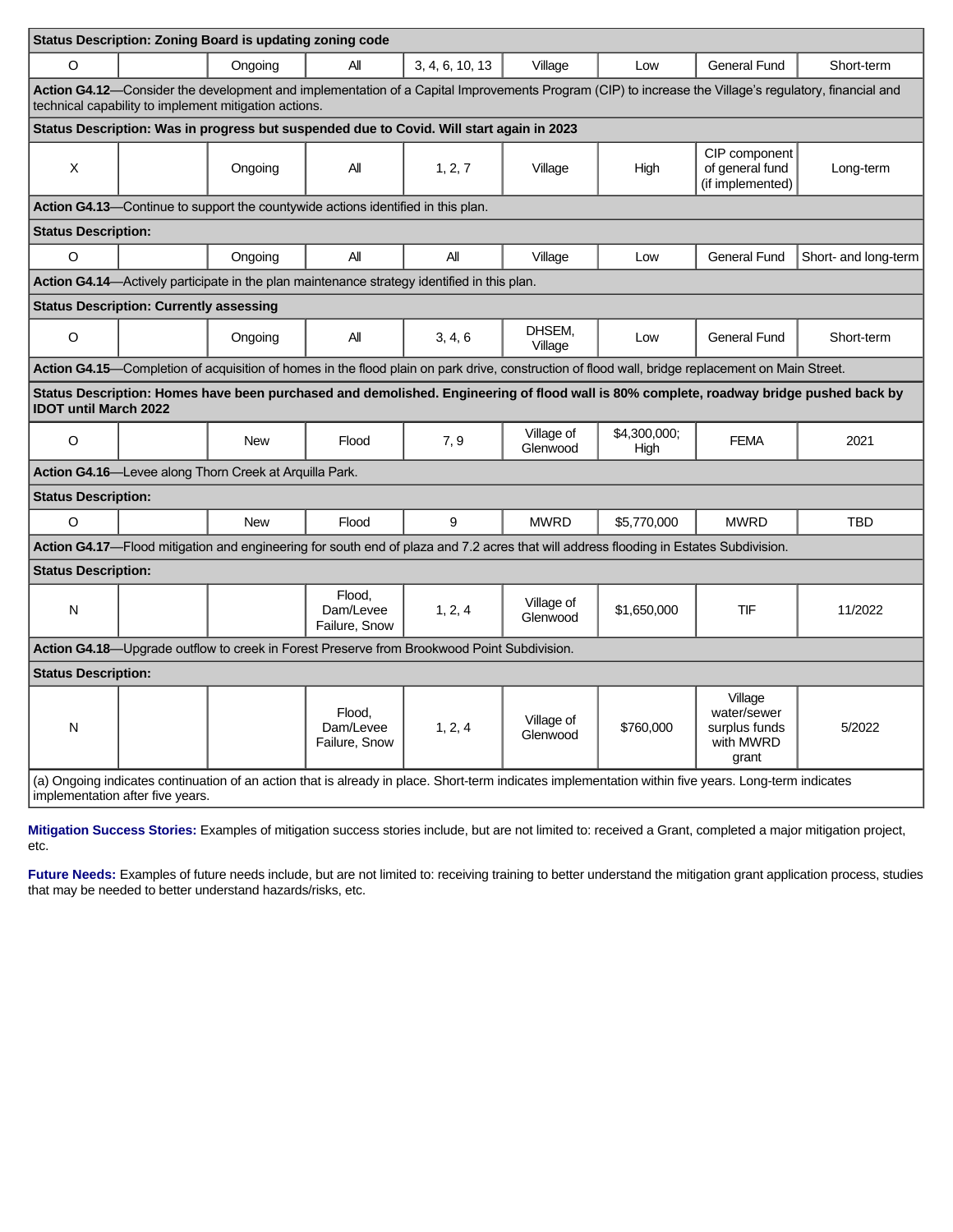# [6.1 Action G4.17](https://glenwood.isc-cemp.com/Cemp/Details?id=8342937)

| <b>Mitigation Action</b>                                       | Flood mitigation and engineering for south end of plaza and 7.2 acres that will address flooding in Estates Subdivision.                                                                                                                                                                                                                                                                      |
|----------------------------------------------------------------|-----------------------------------------------------------------------------------------------------------------------------------------------------------------------------------------------------------------------------------------------------------------------------------------------------------------------------------------------------------------------------------------------|
| <b>Year Initiated</b>                                          | 2021                                                                                                                                                                                                                                                                                                                                                                                          |
| Applicable Jurisdiction                                        | Village of Glenwood                                                                                                                                                                                                                                                                                                                                                                           |
| <b>Lead Agency/Organization</b>                                | Village of Glenwood                                                                                                                                                                                                                                                                                                                                                                           |
| Supporting<br>Agencies/Organizations                           |                                                                                                                                                                                                                                                                                                                                                                                               |
| Applicable Goal                                                | Develop and implement sustainable, cost-effective, and environmentally sound risk-reduction (mitigation)<br>٠<br>projects.<br>Protect the lives, health, safety, and property of the citizens of Cook County from the impacts of natural hazards.<br>٠<br>Involve stakeholders to enhance the local capacity to mitigate, prepare for, and respond to the impacts of natural<br>٠<br>hazards. |
| <b>Potential Funding Source</b>                                | TIF                                                                                                                                                                                                                                                                                                                                                                                           |
| <b>Estimated Cost</b>                                          | $$1.65$ million                                                                                                                                                                                                                                                                                                                                                                               |
| Benefits (loss avoided)                                        | Reduce overland flooding that affect single family homes.                                                                                                                                                                                                                                                                                                                                     |
| <b>Projected Completion Date</b>                               | 11/2022                                                                                                                                                                                                                                                                                                                                                                                       |
| <b>Priority and Level of Importance</b><br>(Low, Medium, High) | High Priority                                                                                                                                                                                                                                                                                                                                                                                 |
| Benefit Analysis (Low, Medium,<br>High)                        | Medium—Project will have a long-term impact on the reduction of risk exposure for life and property, or project will<br>provide an immediate reduction in the risk exposure for property.                                                                                                                                                                                                     |
| Cost Analysis (Low, Medium, High)                              | Low—The project could be funded under the existing budget. The project is part of or can be part of an ongoing<br>existing program.                                                                                                                                                                                                                                                           |
| Actual Completion Date                                         |                                                                                                                                                                                                                                                                                                                                                                                               |

**Recommended Mitigation Action/Implementation Plan and Project Description Action/Implementation Plan and Project Description:**  7.2 acre parcel slated for commercial development in 2023 will have its rain water off site storage piped down Gay Court and will replace 16" pipe with 5'(60") culvert pipe which will enhance outflow from Estates Subdivision that flows in this pipe.

| <b>Mitigation Action and Project Maintenance</b> |               |                 |  |
|--------------------------------------------------|---------------|-----------------|--|
| Year                                             | <b>Status</b> | <b>Comments</b> |  |
| 2019                                             |               |                 |  |
| 2020                                             |               |                 |  |
| 2021                                             | lNew          |                 |  |
| 2022                                             |               |                 |  |
| 2023                                             |               |                 |  |

|          | <b>Mitigated Hazards</b>                       |  |  |
|----------|------------------------------------------------|--|--|
|          | <b>All Hazards</b>                             |  |  |
| X        | Dam/Levee Failure                              |  |  |
|          | Drought                                        |  |  |
|          | Earthquake                                     |  |  |
| $\times$ | Flood                                          |  |  |
|          | Extreme Heat                                   |  |  |
|          | Lightning                                      |  |  |
|          | Hail                                           |  |  |
|          | Fog                                            |  |  |
|          | High Wind                                      |  |  |
| X        | Snow                                           |  |  |
|          | Blizzard                                       |  |  |
|          | Extreme Cold                                   |  |  |
|          | Ice Storms                                     |  |  |
|          | Tornado                                        |  |  |
|          | Epidemic or pandemic                           |  |  |
|          | Nuclear Power Plant Incident                   |  |  |
|          | Widespread Power Outage                        |  |  |
|          | Coastal Erosion                                |  |  |
|          | Secondary Impacts from Mass Influx of Evacuees |  |  |
|          | Hazardous Materials Incident                   |  |  |